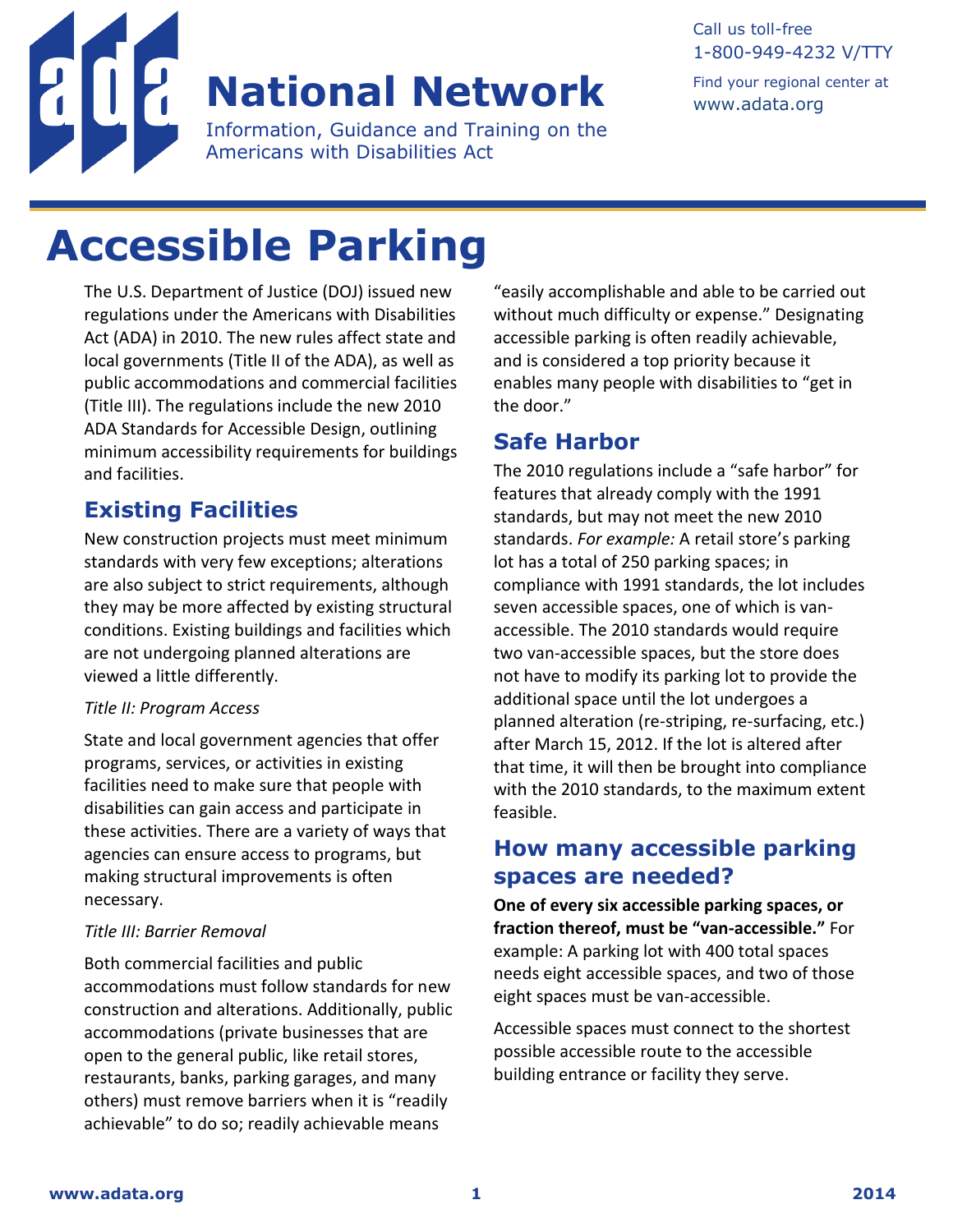### **Title II and Title III Revised Regulations: Accessible Parking**

| <b>Total Number of</b><br>Parking Spaces in<br>Parking Facility (Lot<br>or Garage) | Minimum Number of<br>Accessible Parking<br><b>Spaces Required</b> |
|------------------------------------------------------------------------------------|-------------------------------------------------------------------|
| $1 - 25$                                                                           | 1                                                                 |
| $26 - 50$                                                                          | 2                                                                 |
| $51 - 75$                                                                          | 3                                                                 |
| $76 - 100$                                                                         | 4                                                                 |
| $101 - 150$                                                                        | 5                                                                 |
| $151 - 200$                                                                        | 6                                                                 |
| $201 - 300$                                                                        | 7                                                                 |
| $301 - 400$                                                                        | 8                                                                 |
| $401 - 500$                                                                        | q                                                                 |
| 501 - 1000                                                                         | 2% of total                                                       |
| 1001 and over                                                                      | 20, plus 1 for each<br>100, or fraction<br>there-of, over 1000    |

Where a parking facility serves multiple buildings or accessible entrances, accessible parking spaces should be dispersed to enable people to park near as many accessible entrances as possible. *For example:* A shopping center has fifteen stores, each with a separate entrance. There is one large parking lot with 1000 spaces. The twenty accessible parking spaces should be dispersed to provide some options for people to park close to the different stores.

Where separate parking facilities serve the same building or entrance, accessible spaces may be grouped together, as long as the number of spaces provided is determined according to each of the separate parking facilities. For example: A sports stadium has an adjacent parking lot with 1000 spaces and a separate parking lot several blocks away with an additional 1500 spaces. The

adjacent lot needs 20 accessible spaces (four of which need to be van-accessible), and the remote lot needs 25 accessible spaces (five of which need to be van-accessible). Since accessible spaces need to be as near as possible to the facilities they serve, the 45 accessible spaces (including nine van-accessible) can be located in the lot adjacent to the stadium.

## **Medical Facilities**

Certain types of medical facilities need more accessible parking.

- Hospital outpatient facilities need **10%** of patient/visitor spaces to be accessible.
- Rehabilitation facilities that specialize in treating mobility-related conditions and outpatient physical therapy facilities need **20%** of patient/visitor spaces to be accessible.

The number of van-accessible spaces is still one of every six accessible parking spaces, or fraction thereof.

*For example:* An outpatient physical therapy facility has a parking lot with 50 total spaces for employees only. Following basic requirements, that lot will need two accessible spaces, one of which will be van-accessible. A separate lot with 200 total spaces is provided for patients and visitors; this lot will need 40 accessible spaces, seven of which will be van-accessible.

#### *Exceptions*

 Parking facilities that are used exclusively for buses, trucks, delivery vehicles, law enforcement vehicles, and vehicular impound are not required to include accessible spaces, but if such lots are accessed by the public (e.g. impounded vehicle retrieval) then an accessible passenger loading zone must be provided.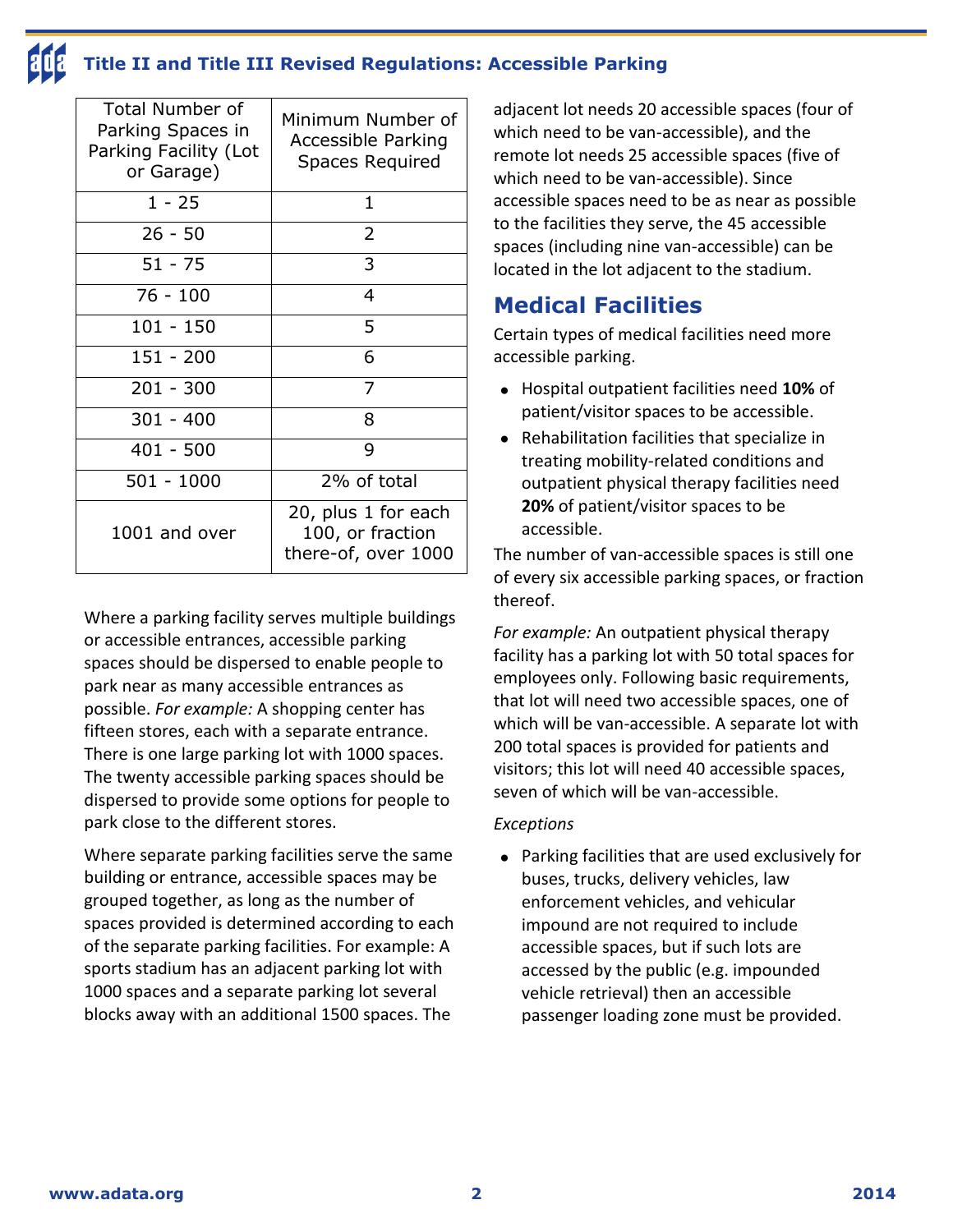#### **What do accessible parking spaces look like?** Signage: international symbol of accessibility placed in front of the parking space mounted at least five feet above Space width for van: the ground, measured 11 feet (although it may to the bottom of the be eight feet wide if its sign. Van accessible access aisle is eight spaces include the feet wide) designation "van accessible". Access aisle: Width: five feet (if aisle Van Accessible Spaces: serves car and van 2010 Standards-one for spaces) every six accessible Length: full length of spaces (1991 Standards parking space Space width for car: required one for every eight feet eight)

Dimensions (all dimensions are minimums): Accessible parking spaces are eight (8) feet wide; van-accessible spaces are eleven (11) feet wide. Access aisles for either type of space are five (5) feet wide. These adjacent aisles, which can be shared between two spaces, provide room for individuals to deploy vehicle-mounted wheelchair lifts and/or unload and use mobility devices such as wheelchairs, walkers, etc. An alternate design allows a van-accessible space to be eight (8) feet wide if the adjacent access aisle is also eight (8) feet wide.

Access aisles must be marked (e.g., painted with hatch marks) to discourage parking in them. This is especially important where the alternate design is used and an access aisle at a vanaccessible space is the same size as the space.

The surface of accessible spaces and access aisles must be smooth, stable, and virtually level in all directions to ensure safe use for people with disabilities, including those who must load, unload, and use wheeled mobility devices.

Additionally, van-accessible spaces, their associated access aisles, and the vehicular routes serving them must provide vertical clearance of at least 98 inches to allow for the height of typical wheelchair lift-equipped vehicles.

#### **Signs**

Accessible parking spaces must be identified by signs that include the International Symbol of Accessibility. Signs at van-accessible spaces must include the additional phrase "van-accessible."

Signs should be mounted so that the lower edge of the sign is at least five (5) feet above the ground. This helps ensure visibility both for motorists and local enforcement officials.

#### *Exceptions*

• Parking lots that have four or fewer total spaces do not need to designate the accessible space with a sign. This means that for the purposes of local enforcement (at least in most jurisdictions), anyone, with or without a disability, can park in the accessible space. This is intended to excuse very small entities from having to reserve 25% to 100%